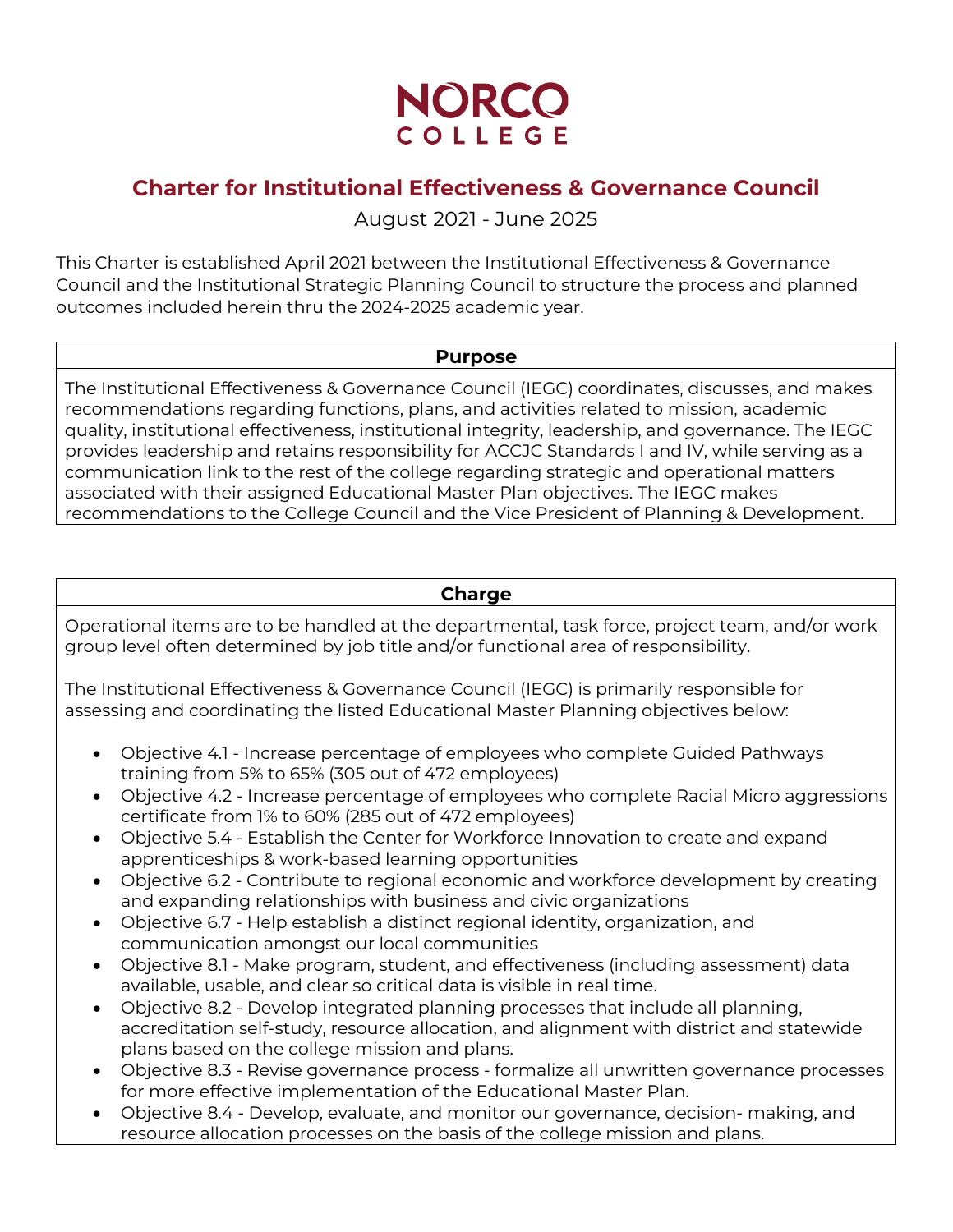#### **Charge**

- Objective 9.2 Develop systems and provide resources to preserve and foster a positive workplace culture for all constituent groups including full-time faculty, part-time faculty, classified professionals, student workers, and managers.
- Objective 9.4 Develop strategy to maximize the number of classified, faculty and managers involved in college governance without compromising mission-critical work
- Objective 10.13 Develop and implement plans for off-campus facilities for instructional purposes

The IEGC is responsible to:

- Ensure the evaluation and review process of the college's mission, vision, core commitments, institution-set standards, brand; ensure alignment with strategic planning documents (e.g. Strategic Planning and Governance Manual) and Educational Master Plan.
- Coordinate the review and evaluation of both the assessment and the program review plans, templates, and process
- Coordinate the development, review and evaluation of the Strategic Planning and Governance Manual, Student Equity Plan, marketing and communications plans. Evaluate and recommend updates/amendments to the Strategic Planning and Governance Manual.
- Support advances to student communication systems/structures with an equity and guided pathways lens.
- Support the use of data, research, and analysis to inform planning and the alignment of college strategic goals
- Coordinate the review and evaluation of college planning structures/processes/ operations.
- Evaluate and communicate college performance related to student achievement; and recommend actions toward improvement
- Establish and maintain a document control system that includes a repository, establishes responsibilities, and ensures accurate organizing, routing, and tracking of documents.

In the 2020 ISER, Norco College designed two action projects. One of which is to be coordinated by this Council: ISER Quality Focus Essay (QFE) Project #1*: Implement Equity-Focused Professional Development Plan with a Teaching/Learning Emphasis*

### **Accreditation Standards & Budget**

Accreditation Standards guiding the Council are:

- Standard IA, B, C
	- Standard I.A.2-3
	- Standard I.B.3-4.7
- Standard IIA
	- Standard II.A.7
- Standard IIIA
	- Standard III.A.9
	- Standard III.A.5a
	- Standard IIIA.14
- Standard IV
	- Standard IV.B.2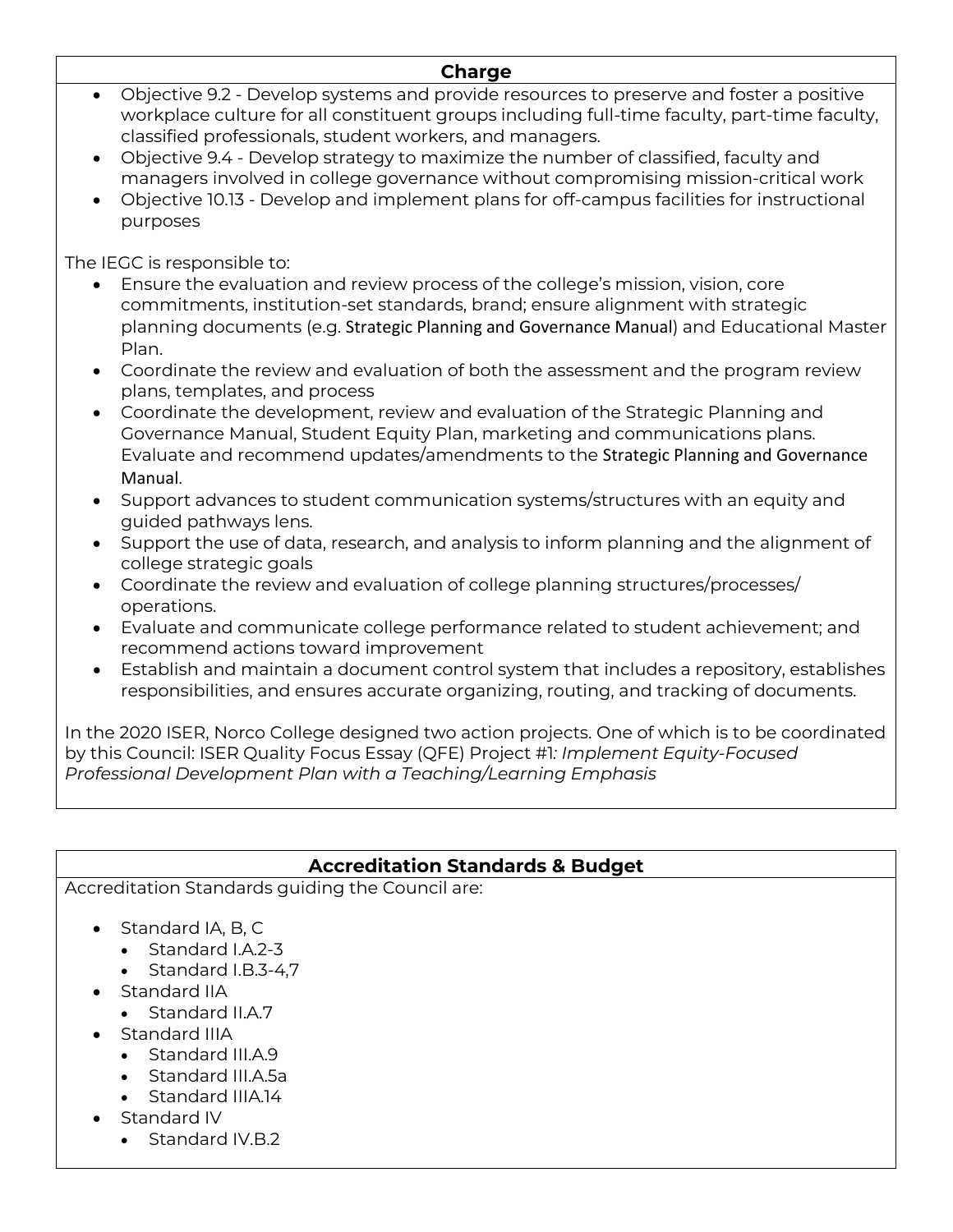#### **Accreditation Standards & Budget**

There is no associated budget with the Council's charge.

### **Scope & Expected Deliverables**

1. Ensure the evaluation and review process of the college's mission, vision, core commitments, institution-set standards, brand; ensure alignment with strategic planning documents (e.g. Strategic Planning and Governance Manual) and Educational Master Plan 2. Coordinate the review and evaluation of both the assessment and the program review plans, templates, and process 3. Coordinate the development, review and evaluation of the Strategic Planning and Governance Manual, Student Equity Plan, marketing and communications plans. Evaluate and recommend updates/amendments to the Strategic Planning & Governance Manual 4. Support advances to student communication systems/structures with an equity and guided pathways lens 5. Support the use of data, research, and analysis to inform planning and the alignment of college strategic goals 6. Coordinate the review and evaluation of college planning structures, processes, and operations 7. Evaluate and communicate college performance related to student achievement; and recommend actions toward improvement 8. Establish and maintain a document control system that includes a repository, establishes responsibilities, and ensures accurate organizing, routing, and tracking of documents In mid-spring of each academic year, the Institutional Effectiveness & Governance Council will participate separately in dialogue sessions to 1) self-evaluate the effectiveness of its planning and decision-making processes through the Survey of Effectiveness, 2) self-report on Educational Master Plan objective progress and appropriate objective assignments, and 3) selfassess the completion of its charter's scope/deliverables during the academic year. In late spring, the Institutional Effectiveness & Governance Council will receive an executive summary from each standing committee addressing the above three areas for review and discussion at a designated IEGC meeting. The receiving council (College Council) will make recommendations to, and receive recommendations from, the IEGC based on the results of the self-evaluation to determine if a charter needs to be revised/extended or not. The Institutional Effectiveness & Governance Council will conduct its evaluation of effectiveness and post an executive summary on the Council's website.

### **Membership**

The Institutional Effectiveness & Governance Council will be comprised of 14 recommended members inclusive of representatives of all primary constituency groups and assigned or appointed by their respective representative bodies or defined membership based upon expertise, title, functional area of responsibility, etc. Voting members consist of all members.

- Vice President Planning & Development, Co-Chair Administrator
- Administrator with oversight of Institutional Effectiveness– Administrator
- One at-large administrator (Marketing/Community Partnerships) Administrator
- One at-large administrator (Professional Development) Administrator
- Academic Senate Vice President Faculty
- Assessment Committee faculty co-chair Faculty
- Program Review Committee faculty co-chair Faculty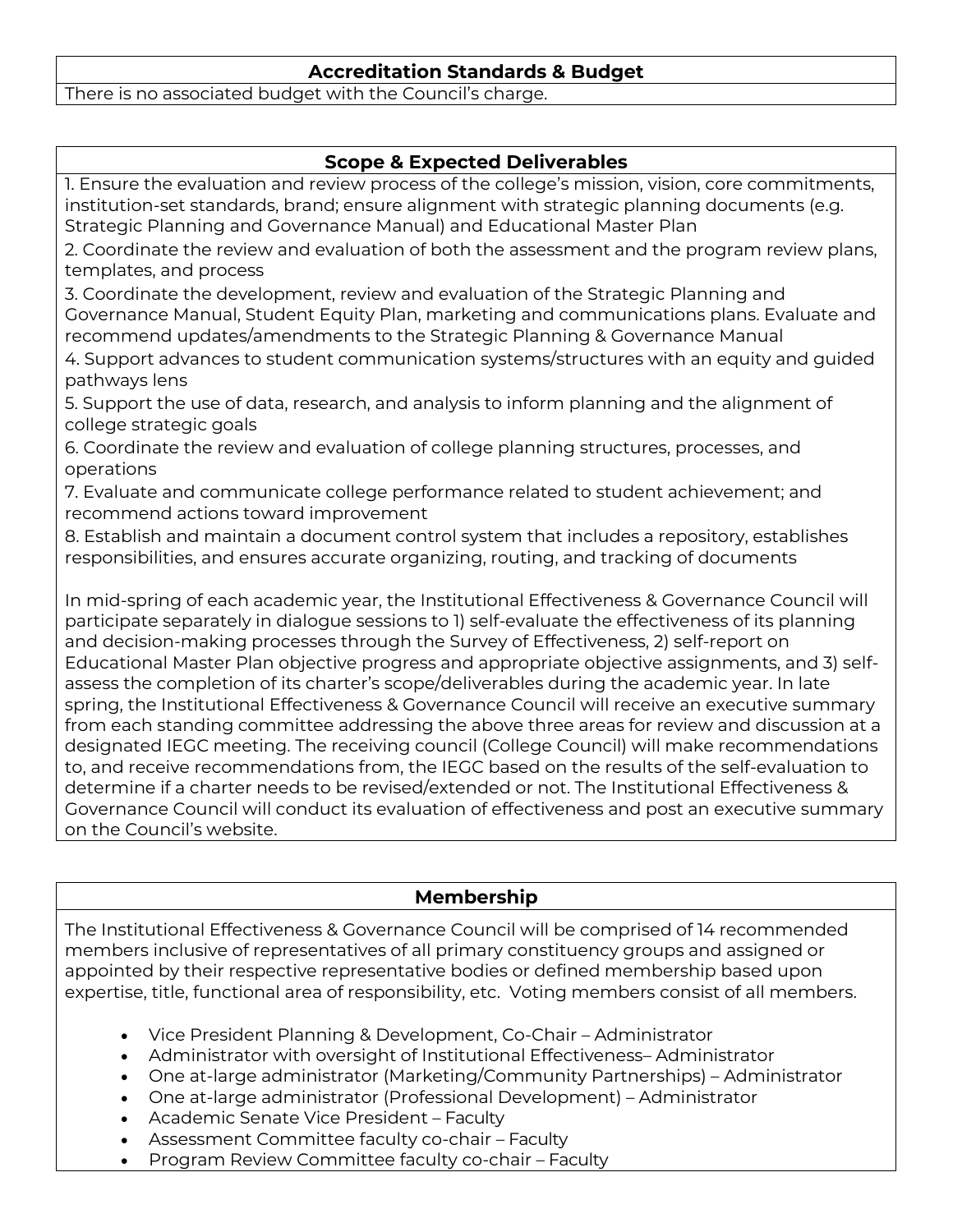#### **Membership**

- Faculty Professional Development Committee co-chair Faculty
- Representative with knowledge/experience in marketing Classified Professional
- Representative with knowledge/experience in area of professional development Classified Professional
- Representative with knowledge/experience in area of planning and effectiveness Classified Professional
- Representative with knowledge/experience in area of governance/strategic planning– Classified Professional
- ASNC Representative Student
- ASNC alternative (non-voting) Student

Co-chairs for Institutional Effectiveness & Governance Council (IEGC) are established in odd years (e.g. 2021-2022)

## **Meeting Time/Pattern**

The Institutional Effectiveness & Governance Council meets monthly on the fourth Thursday of the month at 12:50pm to 1:50pm, with video conferencing option, for Fall and Spring Terms. Contact the co-chairs to place an item on a future agenda.

## **Roles of Chairs and Members**

The co-chairs are accountable to Institutional Effectiveness & Governance Council to ensure continuity of dialogue between governance tiers. Co-Chairs are responsible for preparing agenda and facilitating meetings of the Institutional Effectiveness & Governance Council based on best practices and guidelines for effective facilitation.

Members are recognized as stakeholders with important expertise and perspectives relevant to the strategic charge of the Institutional Effectiveness & Governance Council that can help to achieve the Institutional Effectiveness & Governance Council charter deliverables (relevant strategic charge). Members are expected to actively attend and participate in all meetings, deliberations, and decision-making processes of the Institutional Effectiveness & Governance Council. While representing the perspectives of the constituency group to which they belong members are expected to engage in effective dialogue with Institutional Effectiveness & Governance Council peers with the intention of finding consensus on all issues that come before the Institutional Effectiveness & Governance Council.

A co-chair (or a designated delegate) shall prepare a brief summary of each Council meeting and send it to the College community within 24 hours of the meeting to fulfill transparent communication reporting.

### **Meeting Procedures and Expectations**

The Co-Chairs and members of the Institutional Effectiveness & Governance Council entity will adhere to meeting and governance best practices as follows:

Meeting agendas are issued in advance of meeting times. Meeting agendas are organized to achieve milestones established in the charter and prioritize actions pending, actions required,